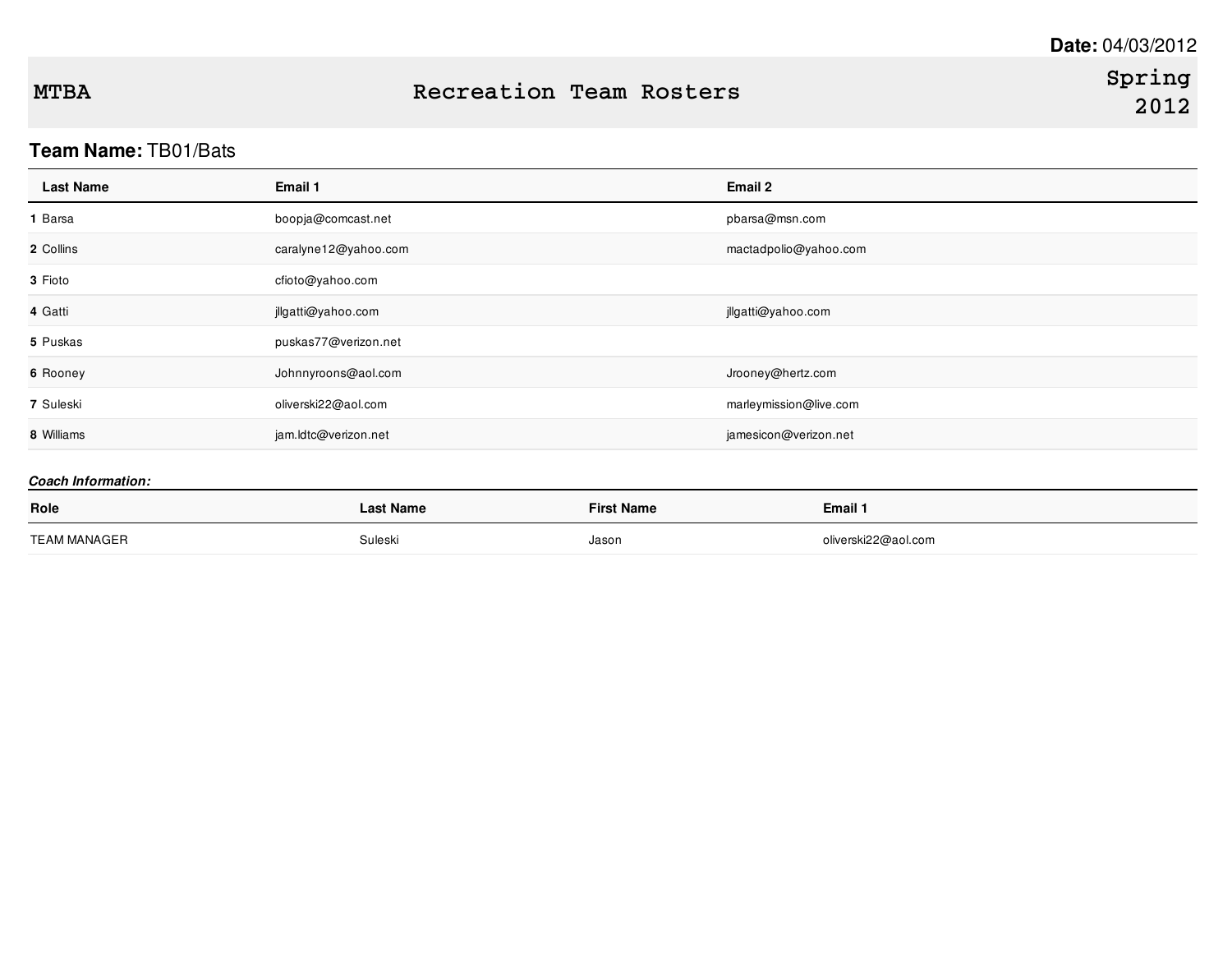# **Spring 2012**

## **Team Name:** TB02/BlueClaws

| <b>Last Name</b> | Email 1                       | Email 2                        |
|------------------|-------------------------------|--------------------------------|
| Beltra<br>1.     | ericabeltra@yahoo.com         |                                |
| 2 Beltra         | ericabeltra@yahoo.com         |                                |
| 3 Emilio         | john@fkgeneralcontractors.net | julia@fkgeneralcontractors.net |
| 4 Gracia         | andresgracia@verizon.net      | tgracia45@gmail.com            |
| 5 MacAluso       | michaelmacaluso76@gmail.com   | calabroa77@gmail.com           |
| 6 Salesi         | lrs73@comcast.net             | asalesi@comcast.net            |
| 7 Sininsky       | jamiesin70@yahoo.com          | ramski80@yahoo.com             |
| 8 Smith          | dcassa7@aol.com               | smith.erich@ymail.com          |
| 9 Stump          | deepee47@aol.com              | jstump72@aol.com               |
| 10 Thapar        | stpharm@yahoo.com             | stmusic99@yahoo.com            |
| 11 Thapar        | stpharm@yahoo.com             | stmusic99@yahoo.com            |

| Role                | ast Name. | <b>First Name</b> | Email 1                     |
|---------------------|-----------|-------------------|-----------------------------|
| <b>TEAM MANAGER</b> | MacAluso  | Michael           | michaelmacaluso76@gmail.com |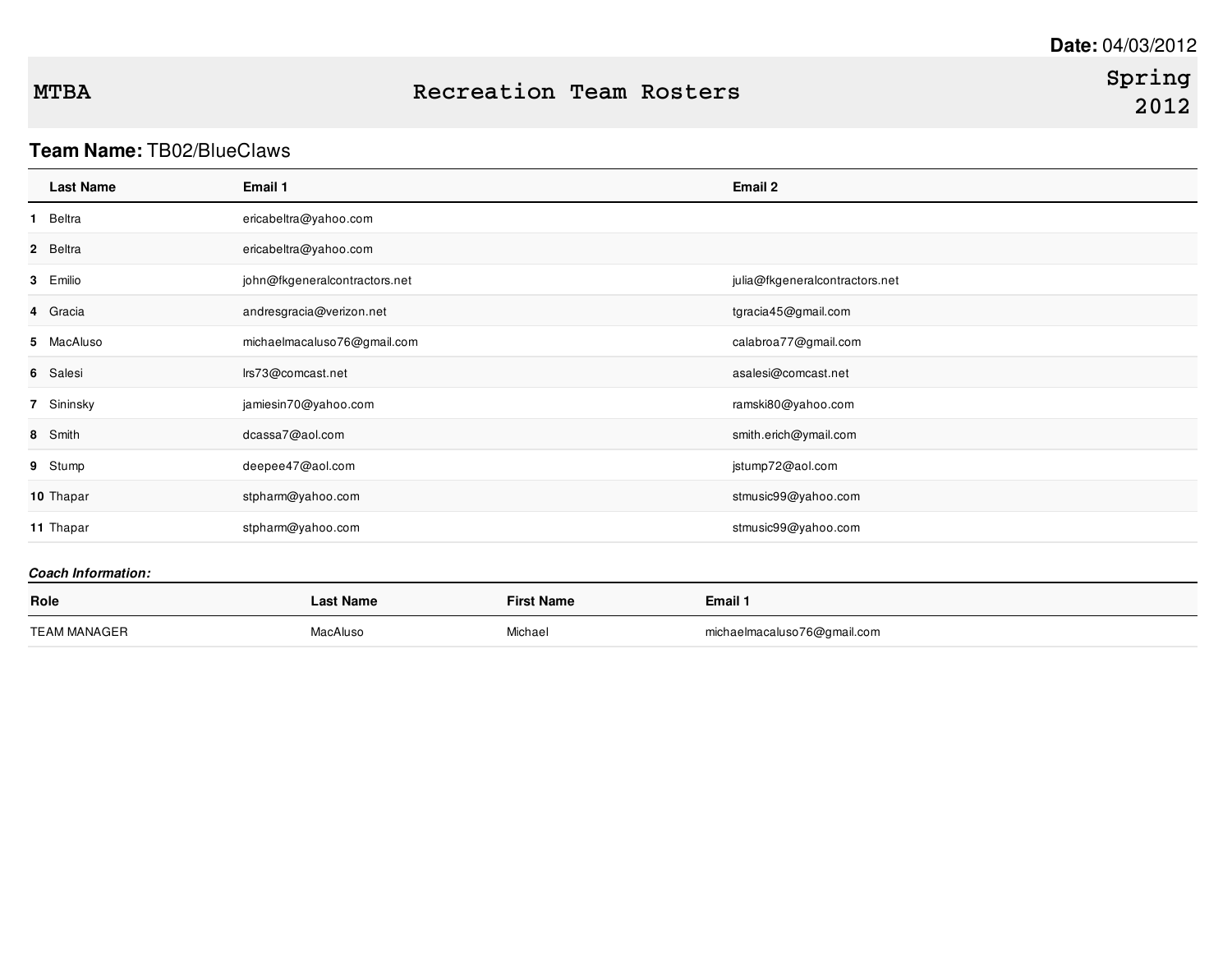## **Team Name:** TB03/Bulls

| <b>Last Name</b> | Email 1                   | Email 2              |
|------------------|---------------------------|----------------------|
| 1 Aiello         | victoriaaiello@yahoo.com  |                      |
| 2 Boutros        | paul.h.boutros@gmail.com  |                      |
| 3 Czuba          | jczuba@hoaglandlongo.com  | miaria14@verizon.net |
| 4 Judge          | karajudge@optonline.net   |                      |
| 5 Mattielli      | AME106@yahoo.com          | vmatt1023@aol.com    |
| 6 Patel          | Patel_padma@hotmail.com   |                      |
| 7 Ross           | tiff.torps@gmail.com      |                      |
| 8 Vasudev        | shailavasudev77@yahoo.com |                      |
| 9 Warn           | ajwarn@optimum.net        |                      |
| 10 Yadalla       | vseeni@pol.net            |                      |

| Role         | <b>Last Name</b> | <b>First Name</b> | Email 1                  |
|--------------|------------------|-------------------|--------------------------|
| TEAM MANAGER | Czuba            | Jeffrey           | jczuba@hoaglandlongo.com |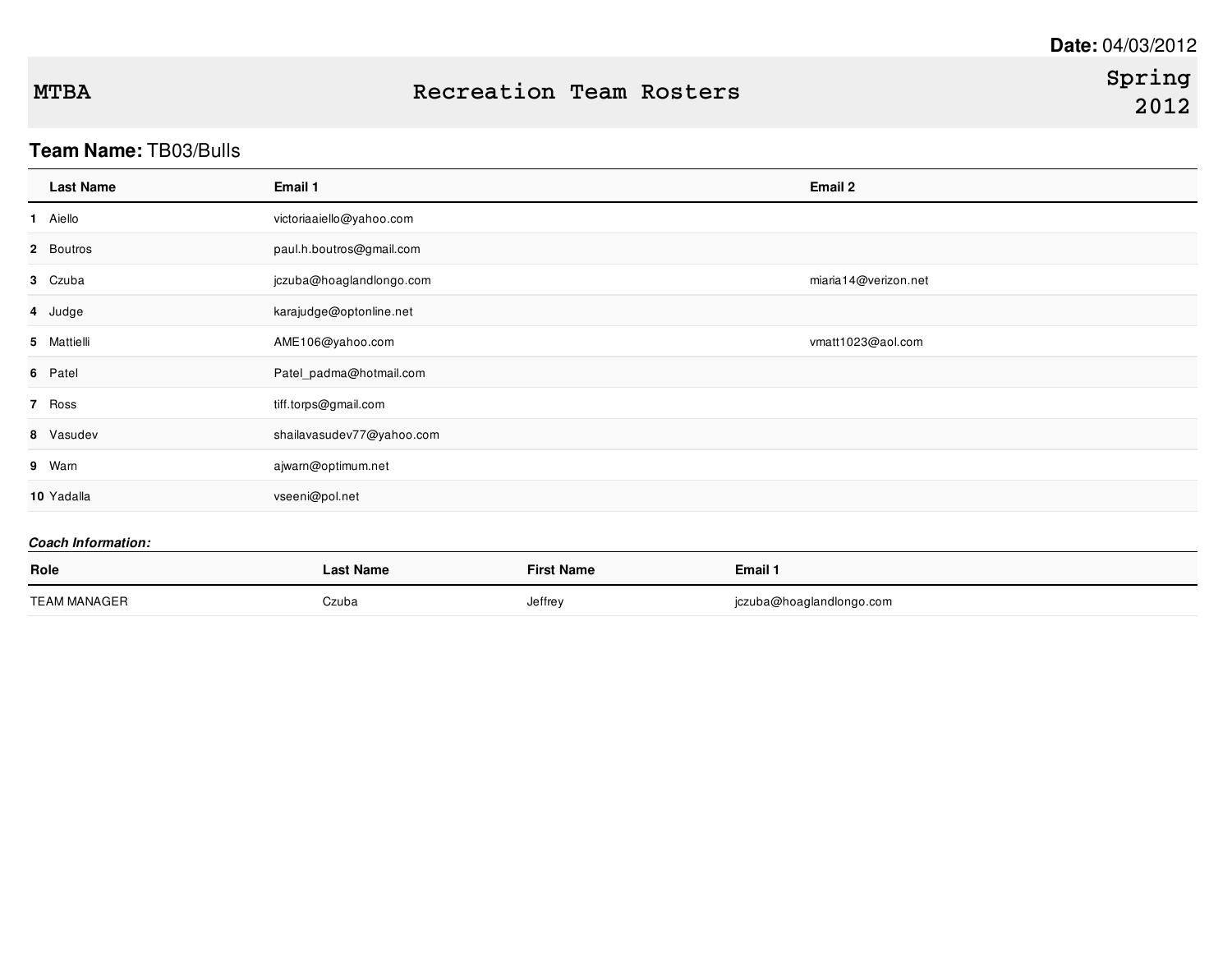# **Team Name:** TB04/IronPigs

| <b>Last Name</b>          | Email 1                    |                   | Email 2                  |  |
|---------------------------|----------------------------|-------------------|--------------------------|--|
| 1 Dowd                    | jmndwd@yahoo.com           |                   | tdowd97@yahoo.com        |  |
| 2 Hofacker                | danhofacker@verizon.net    |                   | lhofacker@verizon.net    |  |
| 3 Hoiberg                 | nergygrl@verizon.net       |                   | firefuzz590@verizon.net  |  |
| 4 Jablonski               | ilenejab@comcast.net       |                   | ijablonski@mack-cali.com |  |
| 5 Kovler                  | sgd175@aol.com             |                   |                          |  |
| 6 Policastro              | tatjanajansen417@gmail.com |                   |                          |  |
| 7 Schwartz                | cameronschwartz@gmail.com  |                   | eric.schwartz@kaplan.com |  |
| 8 Shah                    | jasmeet.k.singh@gmail.com  |                   | ashmin.shah@gmail.com    |  |
| 9 Valvano                 | pdvalvano@yahoo.com        |                   | valv73@aol.com           |  |
| <b>Coach Information:</b> |                            |                   |                          |  |
| Role                      | <b>Last Name</b>           | <b>First Name</b> | Email 1                  |  |
| <b>TEAM MANAGER</b>       | Kovler                     | Jason             | sgd175@aol.com           |  |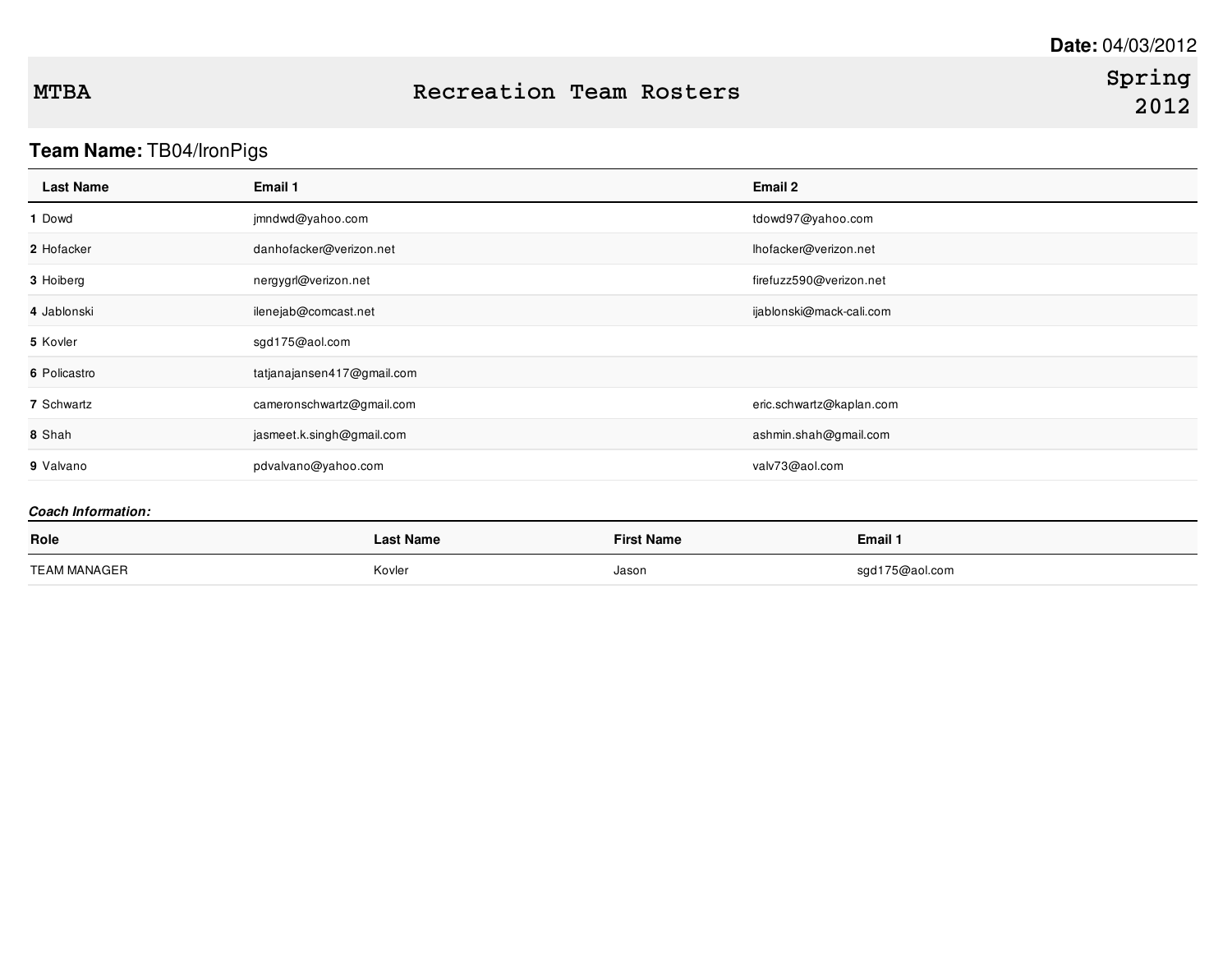# **Team Name:** TB05/Knights

| <b>Last Name</b>          | Email 1                 |                   | Email 2               |
|---------------------------|-------------------------|-------------------|-----------------------|
| 1 Kasner                  | rkasner@gmail.com       |                   |                       |
| 2 McCauley                | PPG11@VERIZON.NET       |                   |                       |
| 3 Monaco                  | LaAnello1@aol.com       |                   | Jmon75@aol.com        |
| 4 Offenberg               | eoffenberg1@hotmail.com |                   | mro354@verizon.net    |
| 5 Parker                  | jessparker130@yahoo.com |                   |                       |
| 6 Patel                   | apsejal@yahoo.com       |                   |                       |
| 7 Prince                  | Ljw170@aol.com          |                   |                       |
| 8 Ragosa                  | ragosamaria@yahoo.com   |                   | habbitinc@hotmail.com |
| 9 Schrob                  | tinaschrob@yahoo.com    |                   |                       |
| <b>Coach Information:</b> |                         |                   |                       |
| Role                      | <b>Last Name</b>        | <b>First Name</b> | Email 1               |
| <b>TEAM MANAGER</b>       | McCauley                | Jim               | PPG11@VERIZON.NET     |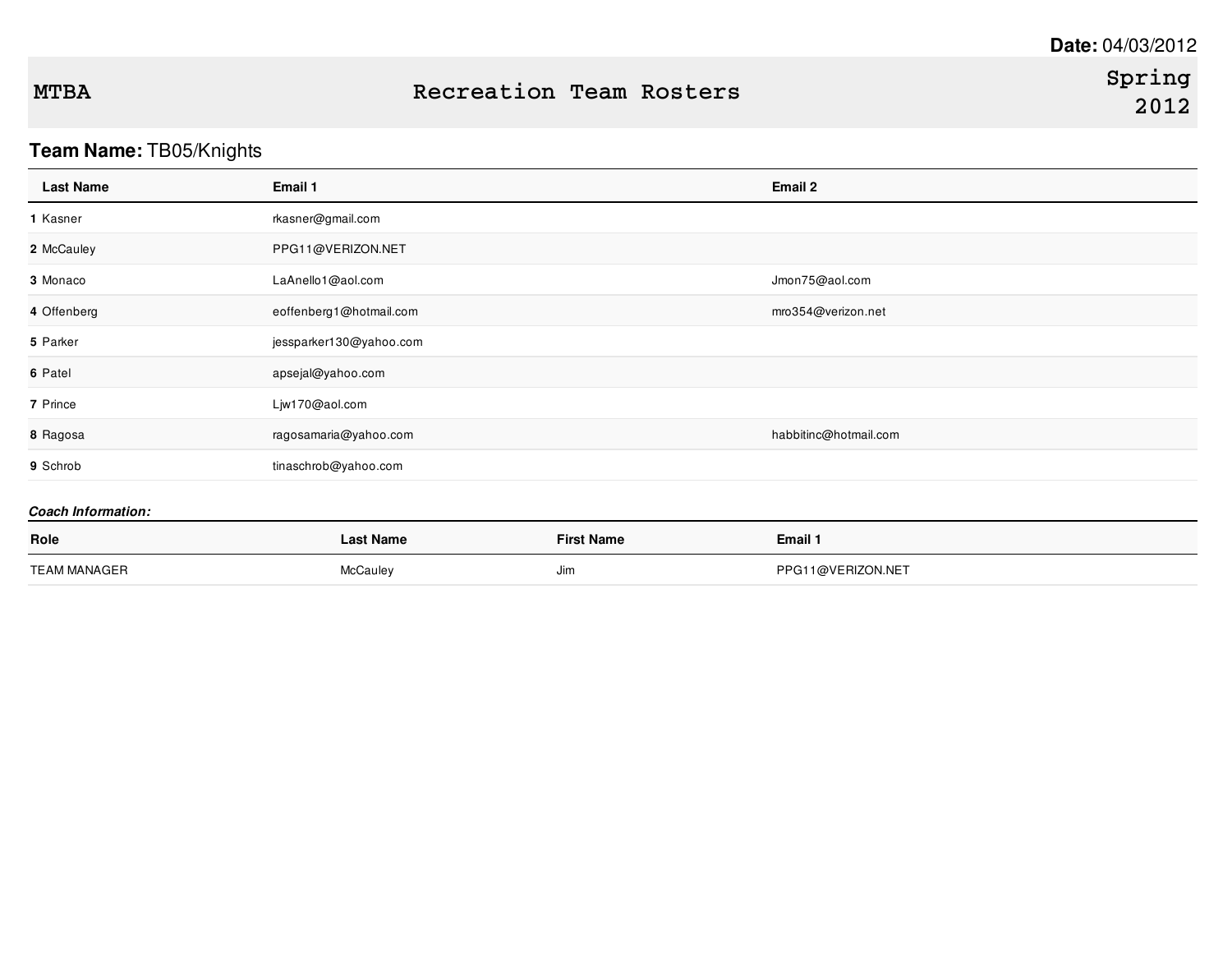# **Team Name:** TB06/Lugnuts

| <b>Last Name</b>          | Email 1                  |                   | Email 2                        |  |
|---------------------------|--------------------------|-------------------|--------------------------------|--|
| 1 Fasbach                 | afasbach@comcast.net     |                   |                                |  |
| 2 Kozlosky                | kozlosky@verizon.net     |                   | joseph.kozlosky@prudential.com |  |
| 3 Liamero                 | kriston333@yahoo.com     |                   | tonykid333@yahoo.com           |  |
| 4 Millas                  | lbrose47@comcast.net     |                   | charlie.millas@comcast.net     |  |
| 5 Modi                    | jjpatel25@yahoo.com      |                   | nehal.modi@verizon.net         |  |
| 6 Neckritz                | david_neckritz@yahoo.com |                   |                                |  |
| 7 Trawinski               | Nantucketbeth@aol.com    |                   | Tkieshka@aol.com               |  |
| 8 Tresca                  | bentres1@yahoo.com       |                   |                                |  |
| 9 Windrem                 | swindrem@gmail.com       |                   | dwindrem@apopg.com             |  |
| <b>Coach Information:</b> |                          |                   |                                |  |
| Role                      | <b>Last Name</b>         | <b>First Name</b> | Email 1                        |  |
| <b>TEAM MANAGER</b>       | Kozlosky                 | Joseph            | kozlosky@verizon.net           |  |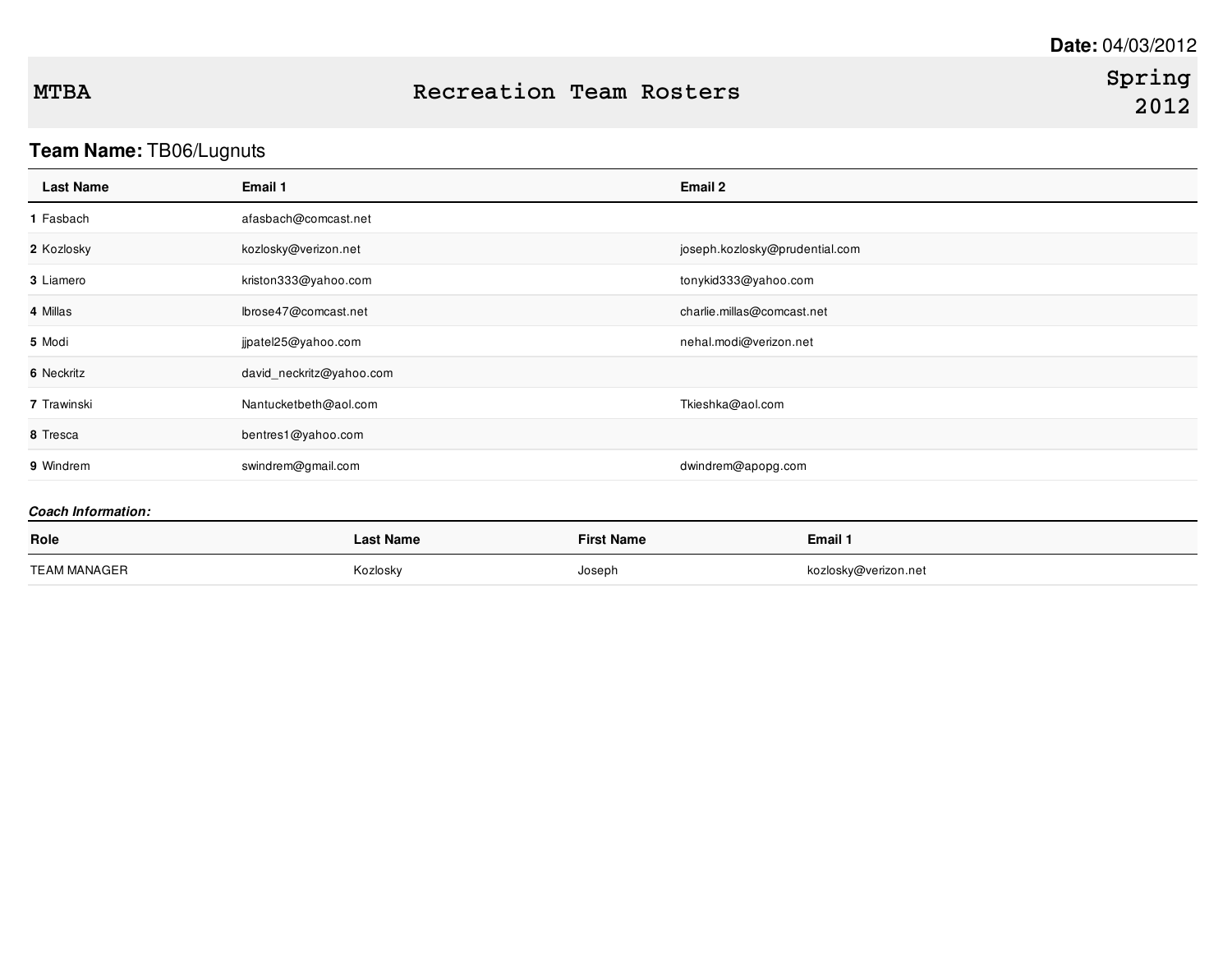## **Team Name:** TB07/Mets

| <b>Last Name</b>          | Email 1                   | Email 2                |
|---------------------------|---------------------------|------------------------|
| 1 Abt                     | sjtabt@comcast.net        | steve_deuce1@yahoo.com |
| 2 Ayar                    | deborahayar@msn.com       | cihanayar@gmail.com    |
| 3 Barbera                 | mrsgbarbera@yahoo.com     |                        |
| 4 Clerkin                 | dakmommy@gmail.com        |                        |
| 5 Laughery                | tlock483@aol.com          | mlock406@aol.com       |
| 6 Lobue                   | lauren_abc123@hotmail.com |                        |
| 7 Lockhart                | clockhart4@yahoo.com      | gregg.lockhart@db.com  |
| 8 Peters                  | wepiup@gmail.com          | rgbpsyd@gmail.com      |
| 9 Thacker                 | kthackercht@yahoo.com     |                        |
| <b>Coach Information:</b> |                           |                        |

# **Role Last Name First Name Email 1** TEAM MANAGER **EXAMPLE SETTING THE SETTING THE SETTING THE SETTING PETER BILL WEST AREA COMPOSED AT A PETER SETTING PETER BILL AND THE SETTING OF PETER SETTING OF PETER SETTING AND RESPOND TO A PETER SETTING OF PERSON AND A**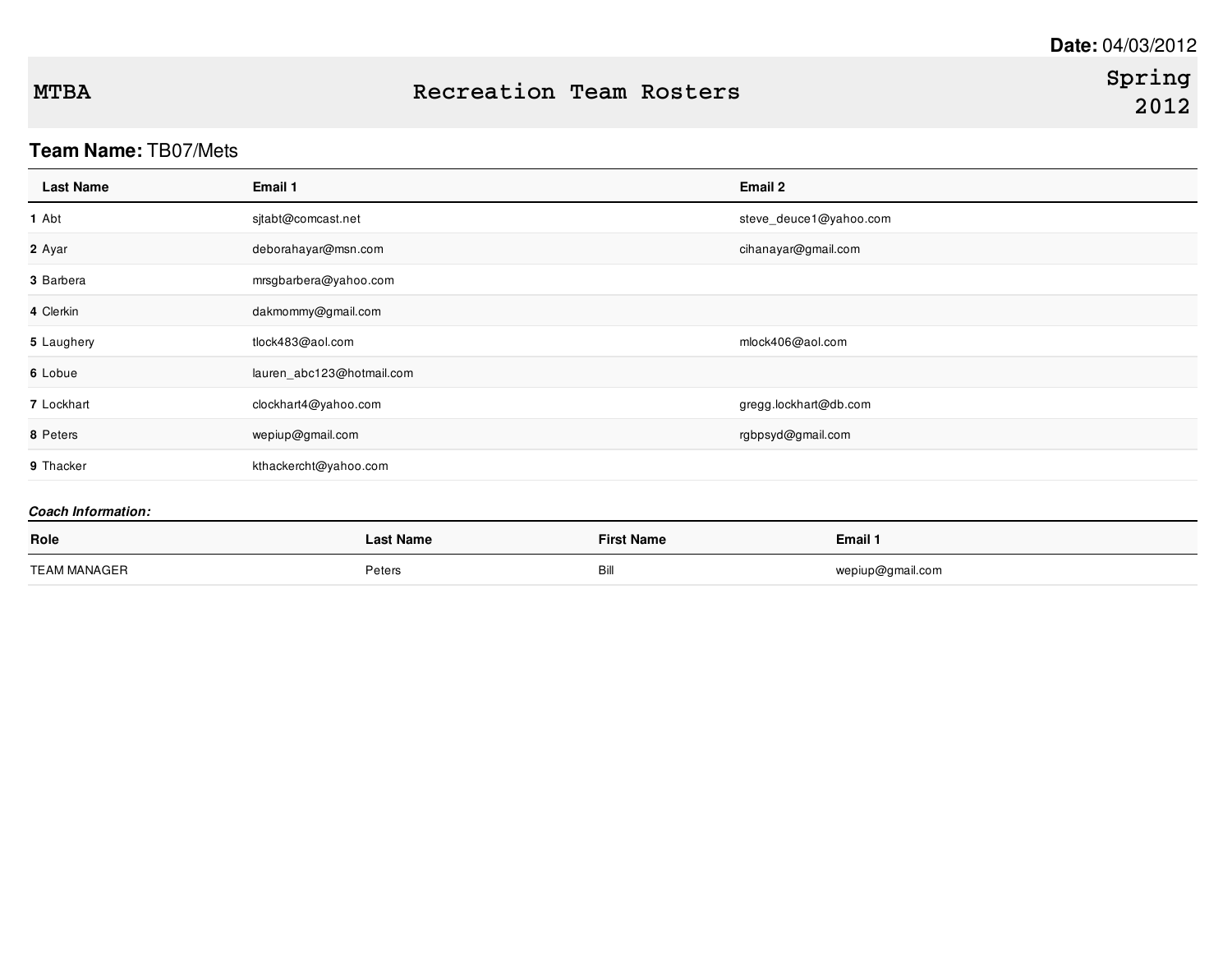## **Team Name:** TB08/Mud Hens

| <b>Last Name</b> | Email 1                | Email 2                            |
|------------------|------------------------|------------------------------------|
| Bayoumy<br>1.    | abayoumy@hotmail.com   |                                    |
| 2 Bukowczyk      | bukow21567@yahoo.com   |                                    |
| 3 Dibenedetto    | ikoni.ana@gmail.com    |                                    |
| 4 Enis           | SENIS@TVELAW.COM       |                                    |
| 5 Fornal         | cfornal@aol.com        | cmf1010@aol.com                    |
| 6 Fotiadis       | foti3@comcast.net      | georgelibertycontracting@yahoo.net |
| 7 Giambrone      | nmg1223@aol.com        |                                    |
| 8 Levy           | aelevy@verizon.net     | elevy29@its.jnj.com                |
| 9 MacKiewicz     | abmackiewicz@gmail.com | abmackiewicz@gmail.com             |
| 10 Scutti        | jscutti@comcast.net    |                                    |

| Role         | <b>Last Name</b> | <b>First Name</b> | Email 1          |
|--------------|------------------|-------------------|------------------|
| TEAM MANAGER | Enis             | Steven            | SENIS@TVELAW.COM |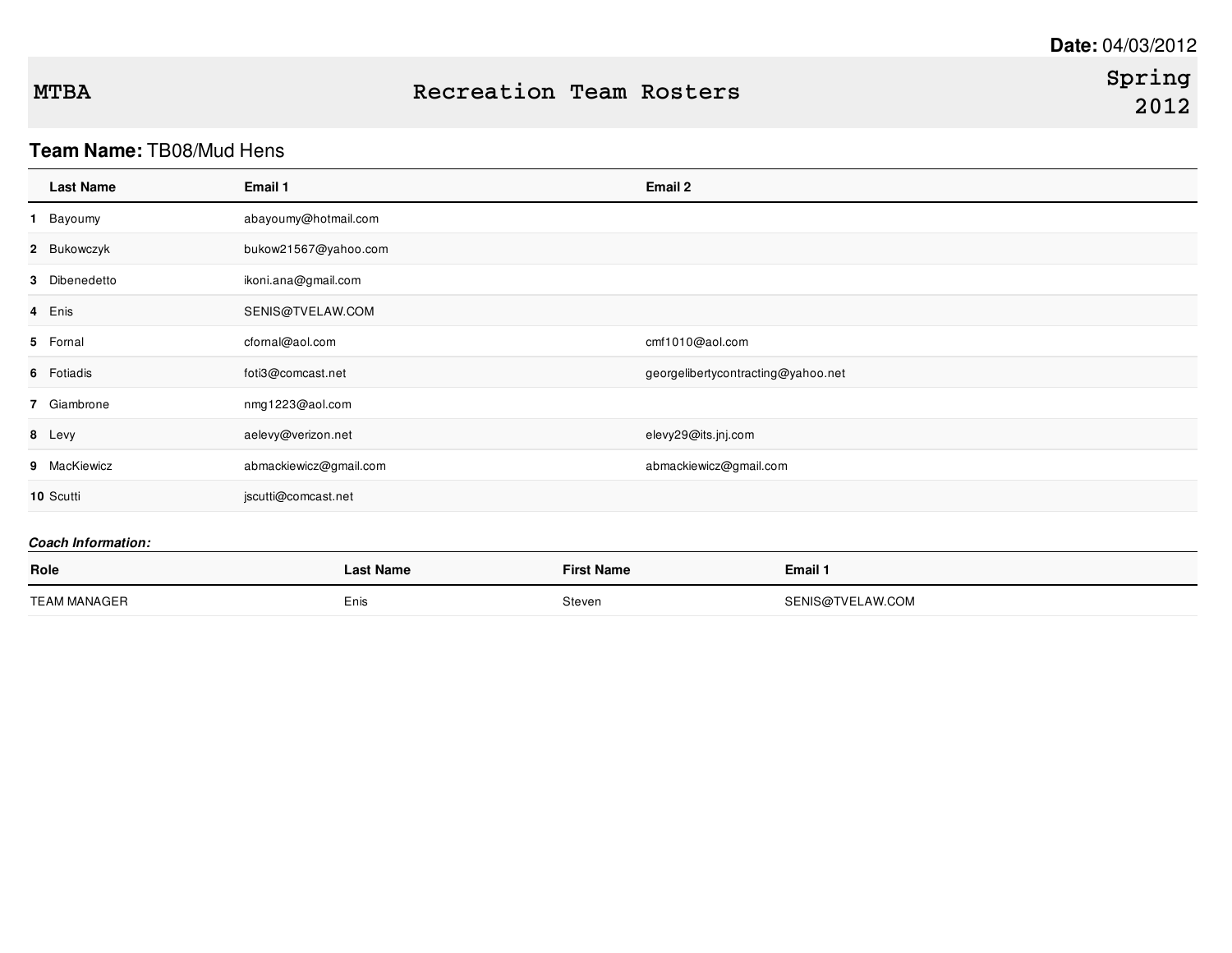# **Team Name:** TB09/River Bandits

| <b>Last Name</b>          | Email 1                    |                   | Email 2                    |
|---------------------------|----------------------------|-------------------|----------------------------|
| 1 Ladzinski               | janetteladzinski@gmail.com |                   |                            |
| 2 Ludewig                 | Sludewig@comcast.net       |                   |                            |
| 3 Marchesi                | dpmarch@hotmail.com        |                   | parmmarchesi@hotmail.com   |
| 4 Milbrod                 | AMILBROD@VERIZON.NET       |                   |                            |
| 5 Naidrich                | erica2335@hotmail.com      |                   | niner20@aol.com            |
| 6 Petrow                  | jopetrow@verizon.net       |                   |                            |
| 7 Senatra                 | wsenatra@yahoo.com         |                   | dsenatra@yahoo.com         |
| 8 Snediker                | csnediker@verizon.net      |                   |                            |
| 9 Wendroff                | rwendroff@ogy-grmurray.com |                   |                            |
| <b>Coach Information:</b> |                            |                   |                            |
| Role                      | <b>Last Name</b>           | <b>First Name</b> | Email 1                    |
| <b>TEAM MANAGER</b>       | Wendroff                   | Ron               | rwendroff@ogy-grmurray.com |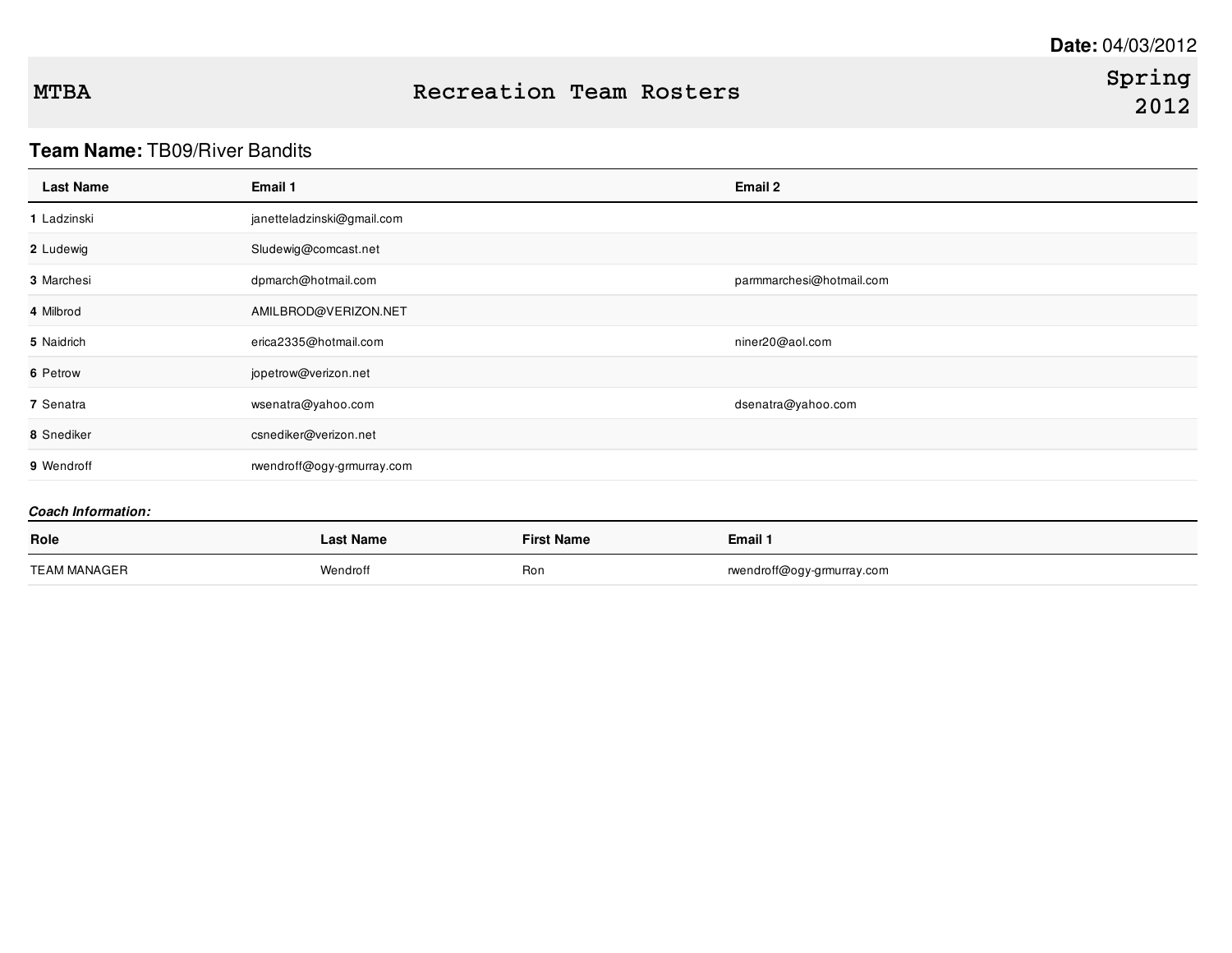## **Team Name:** TB10/Storm

| <b>Last Name</b>          | Email 1                   |                   | Email 2                  |
|---------------------------|---------------------------|-------------------|--------------------------|
| 1 Battoglia               | Jbattoglia@verizon.net    |                   |                          |
| 2 Braswell                | jamesandmig@verizon.net   |                   | james.braswell@merck.com |
| 3 Fletcher                | mfletcherterp@hotmail.com |                   |                          |
| 4 Gould                   | Krisdeak@comcast.net      |                   |                          |
| 5 Gould                   | Krisdeak@comcast.net      |                   |                          |
| 6 Jabbal                  |                           |                   |                          |
| 7 Powell                  | LISAP410@AOL.COM          |                   |                          |
| 8 Santarsiere             | ksantarsiere@gmail.com    |                   |                          |
| 9 Toye                    | erin_toye@yahoo.com       |                   | erin_toye@yahoo.com      |
| <b>Coach Information:</b> |                           |                   |                          |
| Role                      | <b>Last Name</b>          | <b>First Name</b> | Email 1                  |
| <b>TEAM MANAGER</b>       | <b>Braswell</b>           | James             | jamesandmig@verizon.net  |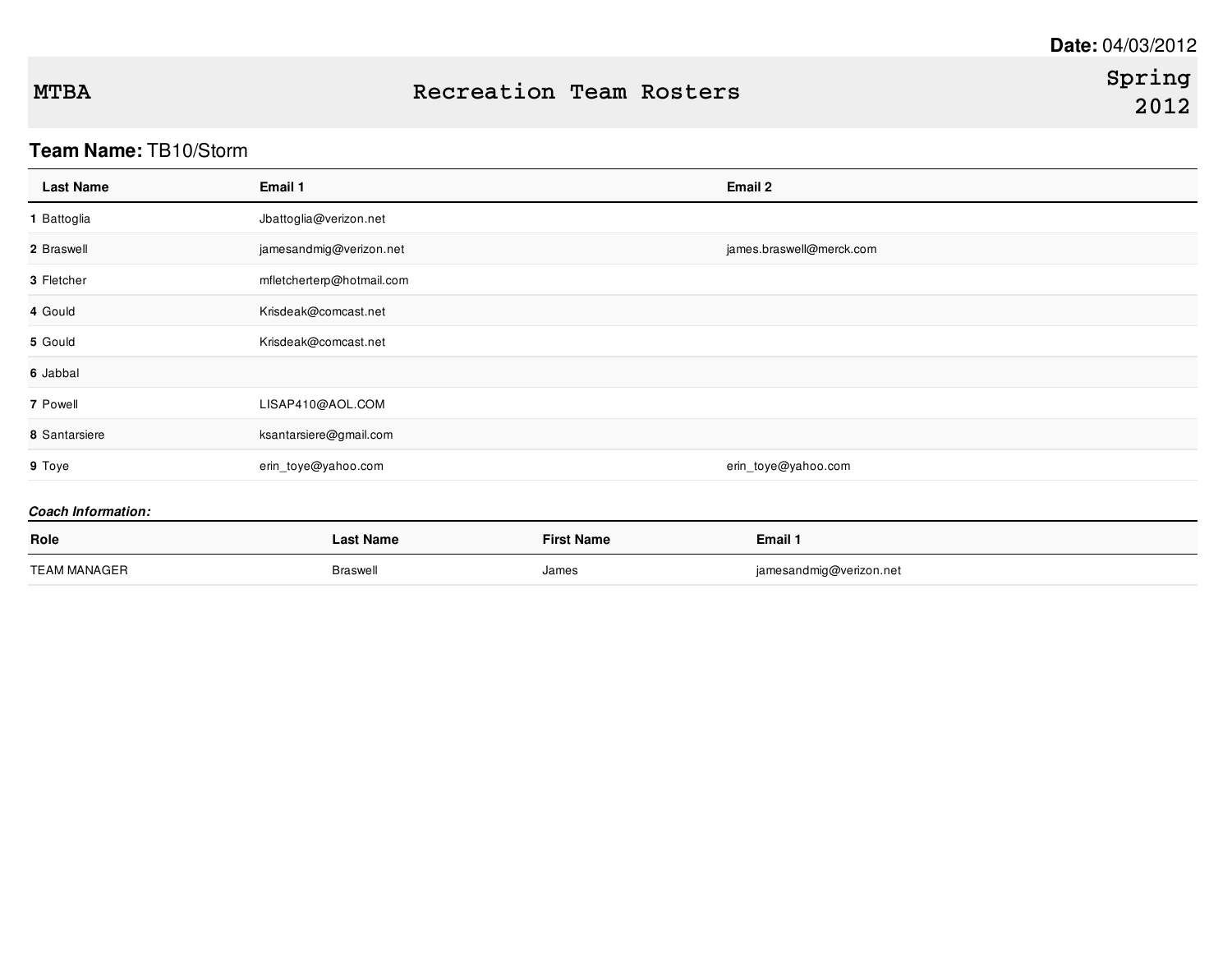# **Team Name:** TB11/Thunder

| <b>Last Name</b>          | Email 1               | <b>Email 2</b>                   |
|---------------------------|-----------------------|----------------------------------|
| 1 Czamota                 | czar500@aol.com       | scott@newjerseyticketcompany.com |
| 2 Demayo                  | ndemayo2@yahoo.com    |                                  |
| 3 Gagliardi               | gags2002@comcast.net  | sgagliardi10@comcast.net         |
| 4 Gee                     | emh@cbsnews.com       | jgee3@comcast.net                |
| 5 Gruppuso                | pgruppuso@metlife.com | suhgru@comcast.net               |
| 6 Lonczak                 | matthewmmljd@aol.com  | Jennifer.Lonczak@dhs.gov         |
| 7 Mehta                   | annamehta@comcast.net | sujmehta@yahoo.com               |
| 8 Salerno                 | salernostt@aol.com    | salernostt@aol.com               |
| 9 Yatsko                  | jady930@gmail.com     |                                  |
| <b>Coach Information:</b> |                       |                                  |

| Role                | .ast Name | <b>First Name</b> | Email 1              |
|---------------------|-----------|-------------------|----------------------|
| <b>TEAM MANAGER</b> | Gagliardi | Steven            | gags2002@comcast.net |